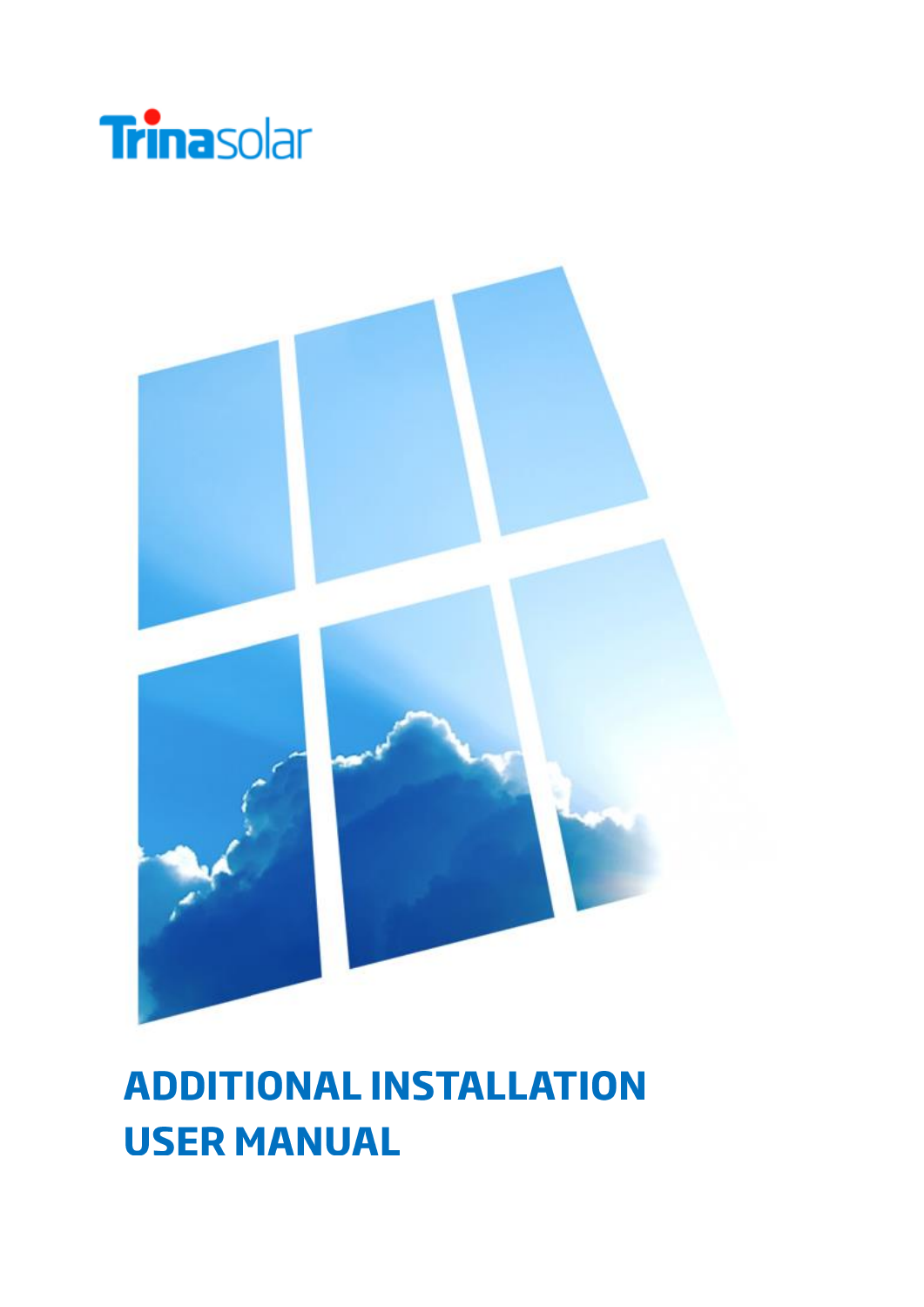

This document is intended to add mounting options in addition to the already existing and described methods within the Trina Solar User Manuals.

In order to achieve the best use of installation of systems, mounting system shall be designed or selected according to the project requirements. Fixation (including bolts, clamps, hooks, etc.) used in a system shall not be failure (malfunctioned to cause loose or any other issues which may damage the PV modules) in any circumstance. Trina Solar recommends a minimum clamp length of 50 mm (1.97 inch) with thickness of ≥3 mm (0.12 inch) for highstrength metal clamps.

Contents of this document are subject to change without notice. For the latest document please refer to Trina Solar official website: *[www.trinasolar.com](http://www.trinasolar.com/)*.

UM-M-0003/Ver. A Copyright © 25 April, 2021. Trina Solar Co., LtD.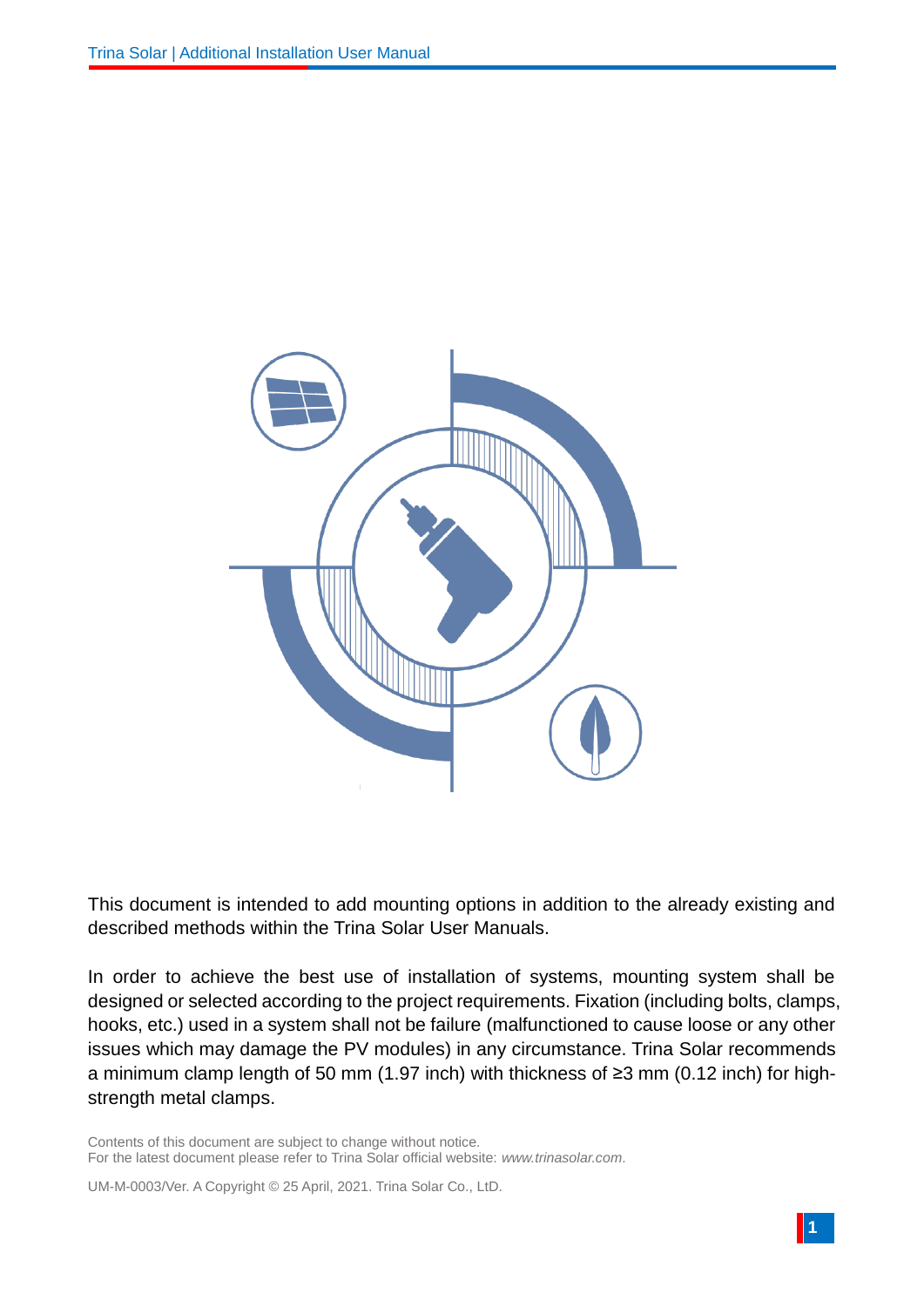

# **Option 1: Short side clamping with 4 clamps and rail underneath the module short side**



Clamp position can be within the range  $0 - xxx$ mm (clamping range refers to Table 1) for all 4 clamps attached to the module short side; clamping range can be asymmetrical, clamp 1 & 2 can have a different position from the module edge compared to clamp 3 & 4.

#### **Legend**

| <u>Tittillin</u> | Solid mounting rail under the module which fully supports the module frame from<br>underneath and is also used to fix the clamps into. |
|------------------|----------------------------------------------------------------------------------------------------------------------------------------|
|                  | Module clamp which has to fulfill Trina's minimum requirements in terms of grip length<br>and grip depth.                              |

| Table 1: Maximum mechanical test loads and clamping ranges for option 1. |  |  |  |  |  |  |  |  |  |  |
|--------------------------------------------------------------------------|--|--|--|--|--|--|--|--|--|--|
|--------------------------------------------------------------------------|--|--|--|--|--|--|--|--|--|--|

| <b>Product Code</b>                                       | <b>Maximum Test Load</b><br>(Front side +) | <b>Maximum Test Load</b><br>(Back side -) | <b>Clamping range</b><br>(A) |
|-----------------------------------------------------------|--------------------------------------------|-------------------------------------------|------------------------------|
| <b>DE09</b><br>DE09.08<br>DE09.05                         | 2400 Pa                                    | 2000 Pa                                   | $0 - 200$ mm                 |
| DE08M(II)<br>DE08M.08(II)<br>DD08M.08(II)                 | 2000 Pa                                    | 1800 Pa                                   | $0 - 200$ mm                 |
| <b>DEG8MC.20(II)</b>                                      | 1800 Pa                                    | 1600 Pa                                   | $0 - 200$ mm                 |
| DE06M.08(II)<br>DE06M(II)<br>DD06M.05(II)<br>DE06X.05(II) | 2000Pa                                     | 1800 Pa                                   | $0 - 200$ mm                 |
| <b>DE15M(II)</b>                                          | 1600 Pa                                    | 1000 Pa                                   | $0 - 200$ mm                 |
| DEG15MC.20(II)<br>PEG15H.20                               | 1600 Pa                                    | 1000 Pa                                   | $0 - 200$ mm                 |
| <b>DE15V(II)</b>                                          | 1200 Pa                                    | 800 Pa                                    | $0 - 200$ mm                 |
| DEG15VC.20(II)                                            | 1300 Pa                                    | 1000 Pa                                   | $0 - 200$ mm                 |
| DE17M(II)                                                 | 1600 Pa                                    | 1000 Pa                                   | $0 - 200$ mm                 |
| DEG17MC.20(II)                                            | 1600 Pa                                    | 1000 Pa                                   | $0 - 200$ mm                 |
| <b>DE18M(II)</b>                                          | 1200 Pa                                    | 1000 Pa                                   | $0 - 200$ mm                 |
| DEG18MC.20(II)                                            | 1300 Pa                                    | 1000 Pa                                   | $0 - 200$ mm                 |
| <b>DE19</b><br>DEG19C.20                                  | 1200 Pa                                    | 800 Pa                                    | $0 - 200$ mm                 |
| <b>DE20</b><br>DEG20C.20                                  | 1200 Pa                                    | 800 Pa                                    | $0 - 200$ mm                 |
| <b>DE21</b><br>DEG21C.20                                  | 1200 Pa                                    | 800 Pa                                    | $0 - 200$ mm                 |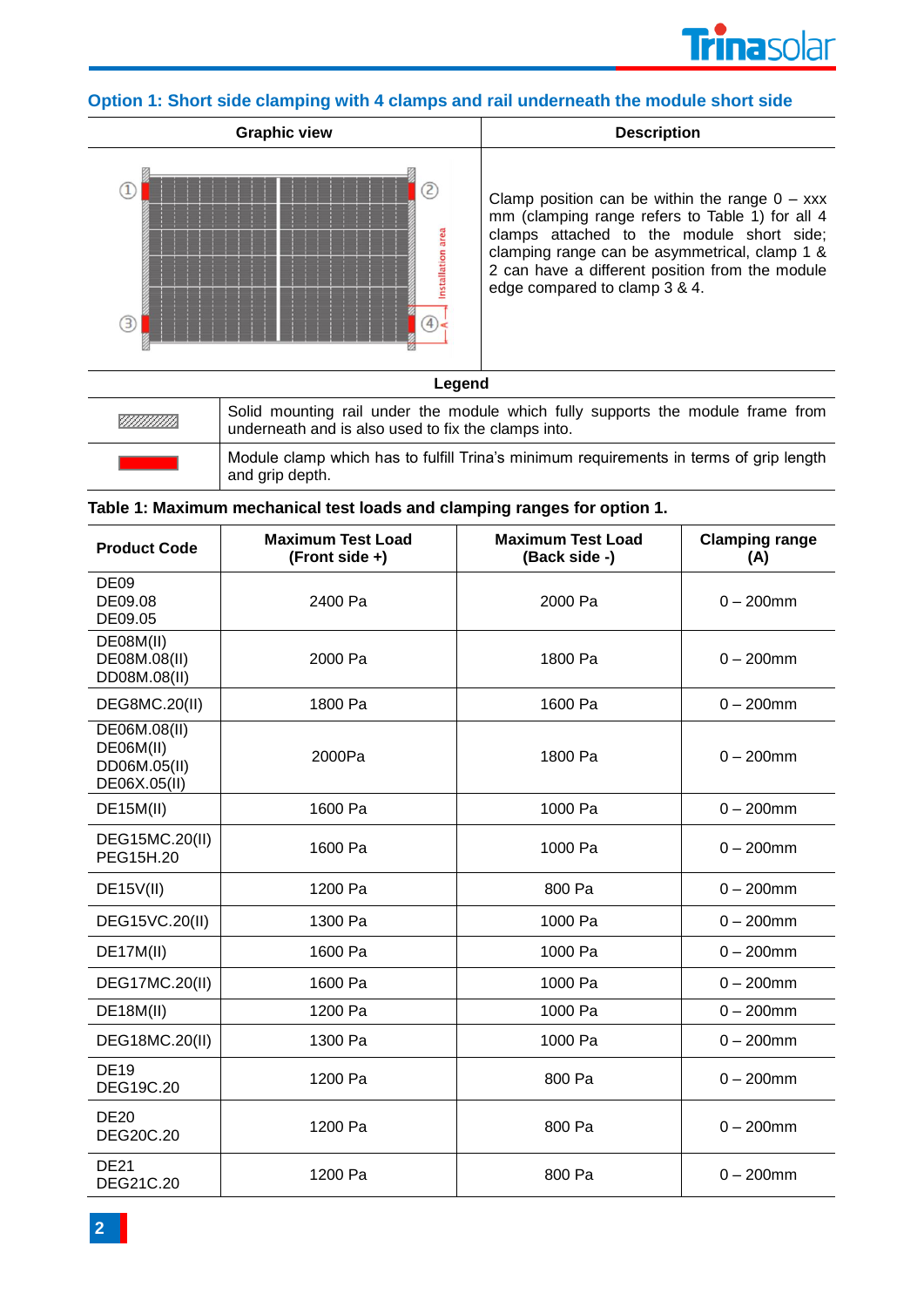# **Graphic view Description** Module short sides are inserted into slide-in rails completely. **Legend** Solid mounting rail supporting the module frame from underneath and from the

top (C-shape type of rail) in which the module frame is held, no clamp needed.

## **Option 2: Short side slide-in/insertion**

| Table 2: Maximum mechanical test loads for option 2. |  |
|------------------------------------------------------|--|

| <b>Product Code</b>                                       | <b>Maximum Test Load</b><br>(Front side +) | <b>Maximum Test Load</b><br>(Back side -) |
|-----------------------------------------------------------|--------------------------------------------|-------------------------------------------|
| <b>DE09</b><br>DE09.08<br>DE09.05                         | 2400 Pa                                    | 2000 Pa                                   |
| DE08M(II)<br>DE08M.08(II)<br>DD08M.08(II)                 | 2000 Pa                                    | 1800 Pa                                   |
| <b>DEG8MC.20(II)</b>                                      | 1800 Pa                                    | 1600 Pa                                   |
| DE06M.08(II)<br>DE06M(II)<br>DD06M.05(II)<br>DE06X.05(II) | 2000 Pa                                    | 1800 Pa                                   |
| DE15M(II)                                                 | 1000 Pa                                    | 1000 Pa                                   |
| DEG15MC.20(II)<br>PEG15H.20                               | 1000 Pa                                    | 1000 Pa                                   |
| DE15V(II)                                                 | 1200 Pa                                    | 800 Pa                                    |
| DEG15VC.20(II)                                            | 1300 Pa                                    | 1000 Pa                                   |
| DE17M(II)                                                 | 1000 Pa                                    | 1000 Pa                                   |
| DEG17MC.20(II)                                            | 1000 Pa                                    | 1000 Pa                                   |
| <b>DE18M(II)</b>                                          | 1000 Pa                                    | 1000 Pa                                   |
| DEG18MC.20(II)                                            | 1000 Pa                                    | 1000 Pa                                   |
| <b>DE19</b><br>DEG19C.20                                  | 1200 Pa                                    | 800 Pa                                    |
| <b>DE20</b><br>DEG20C.20                                  | 1200 Pa                                    | 800 Pa                                    |
| <b>DE21</b><br>DEG21C.20                                  | 1200 Pa                                    | 800 Pa                                    |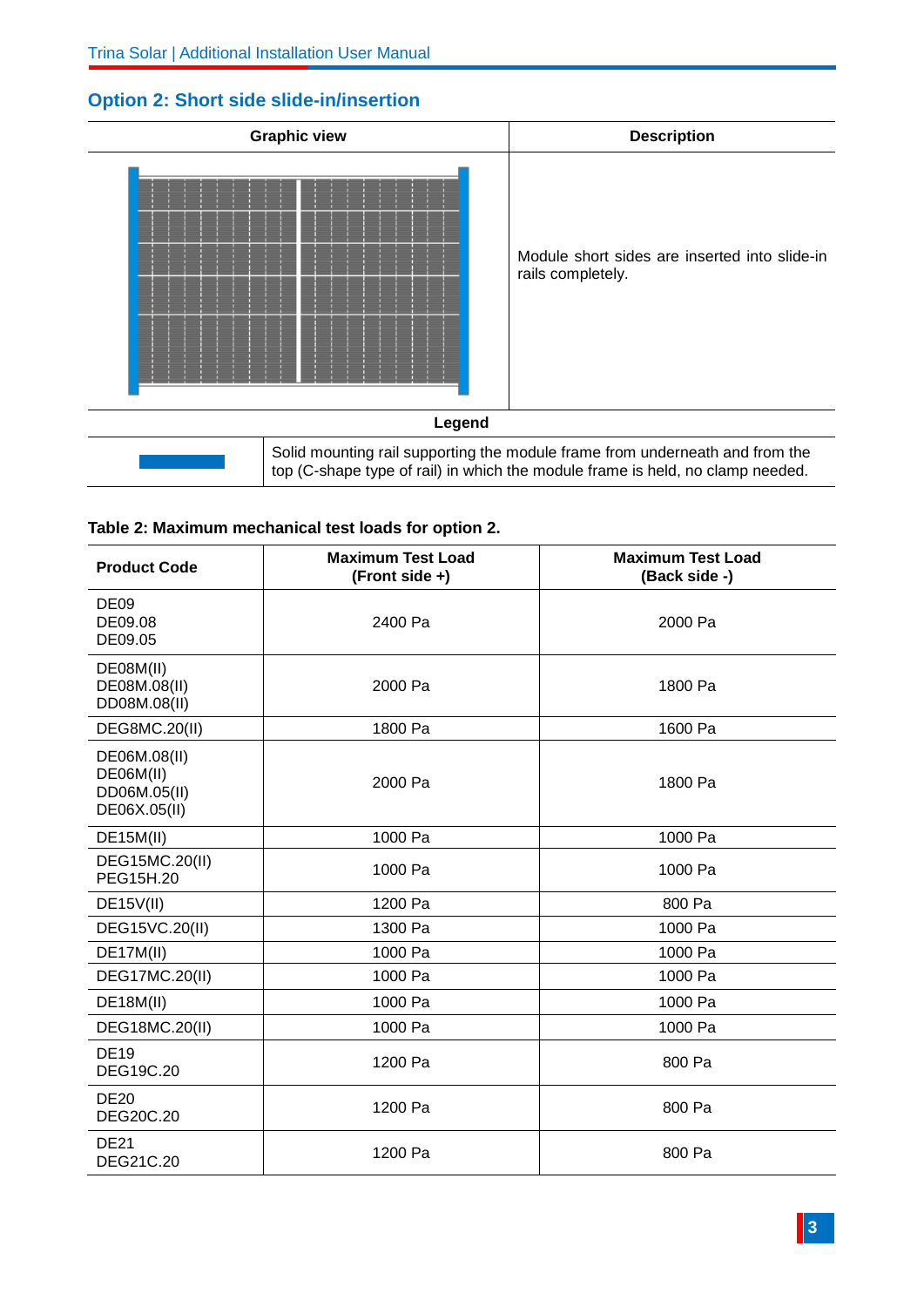# **Option 3: Short side clamping with 4 clamps and only punctual support underneath module frame**



#### **Table 3: Maximum mechanical test loads and clamping ranges for option 3.**

| <b>Product Code</b>                                       | <b>Maximum Test Load</b><br>(Front side +) | <b>Maximum Test Load</b><br>(Back side -) | <b>Clamping range</b><br>(A) |
|-----------------------------------------------------------|--------------------------------------------|-------------------------------------------|------------------------------|
| <b>DE09</b><br>DE09.08<br>DE09.05                         | 2400 Pa                                    | 1800 Pa                                   | $0 - 200$ mm                 |
| DE08M(II)<br>DE08M.08(II)<br>DD08M.08(II)                 | 1800 Pa                                    | 1800 Pa                                   | $0 - 200$ mm                 |
| DEG8MC.20(II)                                             | 1600 Pa                                    | 1600 Pa                                   | $0 - 200$ mm                 |
| DE06M.08(II)<br>DE06M(II)<br>DD06M.05(II)<br>DE06X.05(II) | 1800 Pa                                    | 1800 Pa                                   | $0 - 200$ mm                 |
| <b>DE15M(II)</b>                                          | 1600 Pa                                    | 1000 Pa                                   | $0 - 200$ mm                 |
| DEG15MC.20(II)<br>PEG15H.20                               | 1600 Pa                                    | 1000 Pa                                   | $0 - 200$ mm                 |
| <b>DE15V(II)</b>                                          | 1200 Pa                                    | 800 Pa                                    | $0 - 200$ mm                 |
| DEG15VC.20(II)                                            | 1300 Pa                                    | 1000 Pa                                   | $0 - 200$ mm                 |
| DE17M(II)                                                 | 1600 Pa                                    | 1000 Pa                                   | $0 - 200$ mm                 |
| DEG17MC.20(II)                                            | 1600 Pa                                    | 1000 Pa                                   | $0 - 200$ mm                 |
| <b>DE18M(II)</b>                                          | 1300 Pa                                    | 1000 Pa                                   | $0 - 200$ mm                 |
| DEG18MC.20(II)                                            | 1300 Pa                                    | 1000 Pa                                   | $0 - 200$ mm                 |
| <b>DE19</b><br><b>DEG19C.20</b>                           | 1200 Pa                                    | 800 Pa                                    | $0 - 200$ mm                 |
| <b>DE20</b><br>DEG20C.20                                  | 1200 Pa                                    | 800 Pa                                    | $0 - 200$ mm                 |
| <b>DE21</b><br>DEG21C.20                                  | 1200 Pa                                    | 800 Pa                                    | $0 - 200$ mm                 |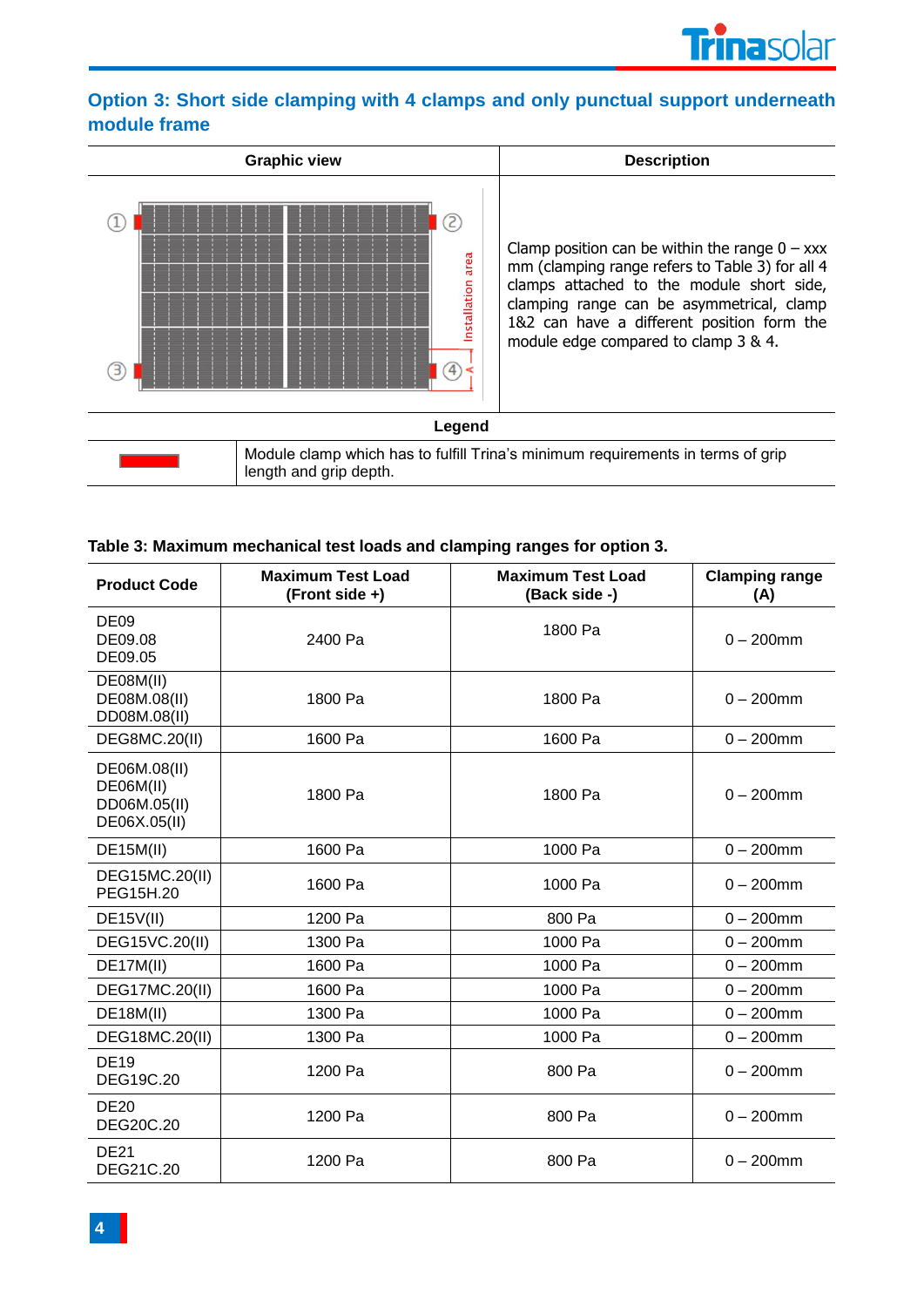

## **Option 4: Long side clamping and only punctual support underneath module frame**

#### **Table 4: Maximum mechanical test loads and clamping ranges for option 4.**

| <b>Product Code</b>                                       | <b>Maximum Test Load</b>        | <b>Maximum Test Load</b> |     | <b>Clamping range</b> |  |
|-----------------------------------------------------------|---------------------------------|--------------------------|-----|-----------------------|--|
|                                                           | (Front side +)<br>(Back side -) |                          | A   | в                     |  |
| DE <sub>09</sub><br>DE09.08<br>DE09.05                    | 2400 Pa                         | 2000 Pa                  | 100 | 500                   |  |
| DE <sub>09</sub><br>DE09.08<br>DE09.05                    | 3600 Pa                         | 3000 Pa                  | 200 | 400                   |  |
| DE08M(II)<br>DE08M.08(II)<br>DD08M.08(II)                 | 1800 Pa                         | 1800 Pa                  | 100 | 600                   |  |
| <b>DEG8MC.20(II)</b>                                      | 1800 Pa                         | 1800 Pa                  | 100 | 600                   |  |
| DE06M.08(II)<br>DE06M(II)<br>DD06M.05(II)<br>DE06X.05(II) | 1800 Pa                         | 1800 Pa                  | 100 | 600                   |  |
| <b>DE15M(II)</b>                                          | 1800 Pa                         | 1800 Pa                  | 200 | 600                   |  |
| DEG15MC.20(II)                                            | 1800 Pa                         | 1800 Pa                  | 200 | 600                   |  |
| DE15V(II)<br>DEG15VC.20(II)                               | 1200 Pa                         | 1200 Pa                  | 200 | 600                   |  |
| DE17M(II)                                                 | 1800 Pa                         | 1800 Pa                  | 200 | 600                   |  |
| DEG17MC.20(II)                                            | 1800Pa                          | 1800 Pa                  | 200 | 600                   |  |
| <b>DE18M(II)</b>                                          | 1700 Pa                         | 1700 Pa                  | 200 | 600                   |  |
| DEG18MC.20(II)                                            | 1700 Pa                         | 1700 Pa                  | 200 | 600                   |  |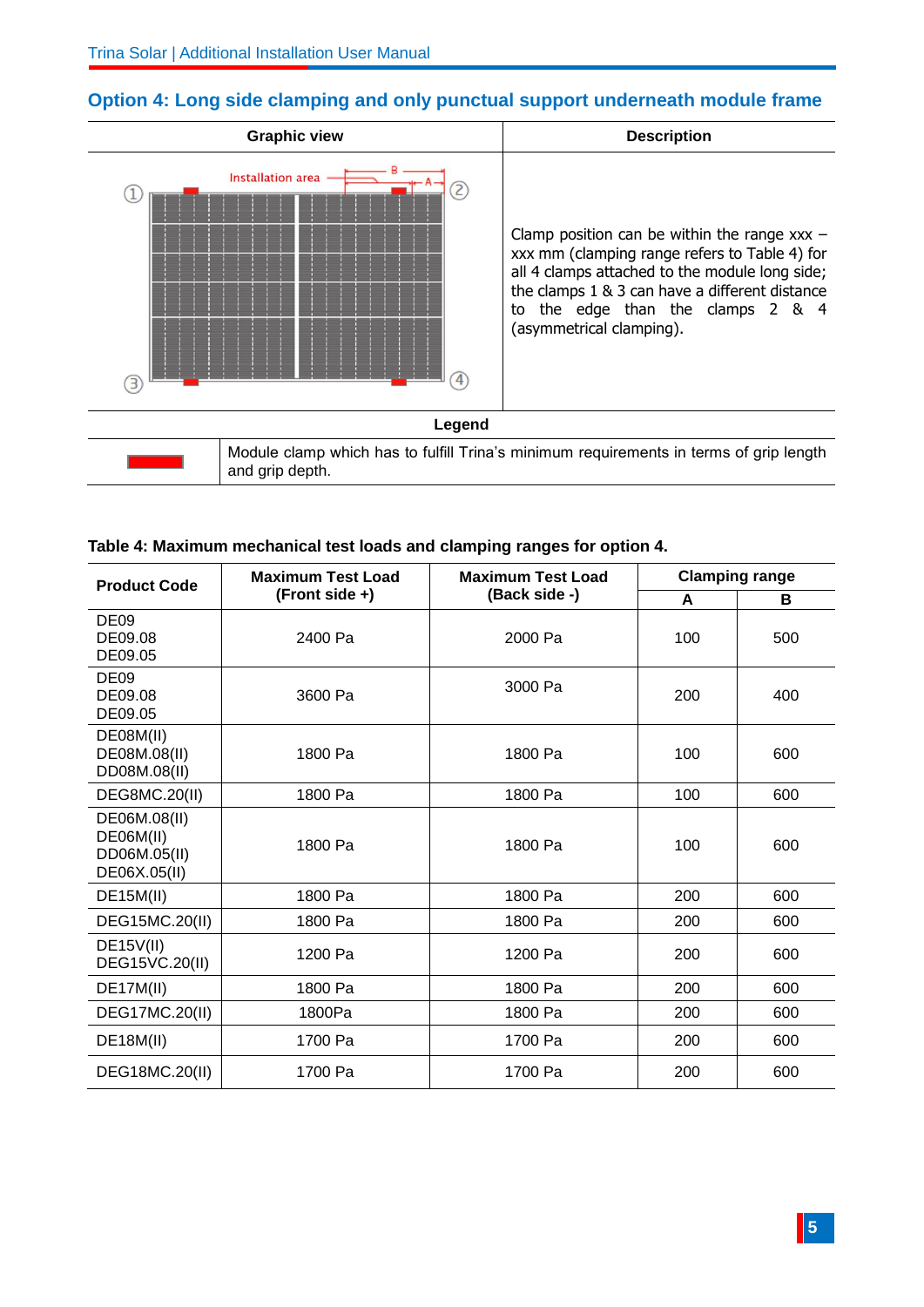



## **Option 5: Long side 4 points clamping with crossbeam**

#### **Table 5: Maximum mechanical test loads and clamping ranges for option 5.**

| <b>Product Code</b>                       | <b>Maximum Test Load</b> | <b>Maximum Test Load</b> | <b>Clamping range</b> |     |  |
|-------------------------------------------|--------------------------|--------------------------|-----------------------|-----|--|
|                                           | $(Front side +)$         | (Back side -)            | A                     | В   |  |
| DE08M(II)<br>DE08M.08(II)<br>DD08M.08(II) | 1800 Pa                  | 1800 Pa                  | 100                   | 600 |  |
| DE08M(II)<br>DE08M.08(II)<br>DD08M.08(II) | 2000 Pa                  | 2000 Pa                  | 200                   | 500 |  |
| <b>DE09</b><br>DE09.08<br>DE09.05         | 2400 Pa                  | 2000 Pa                  | 100                   | 500 |  |
| DE <sub>09</sub><br>DE09.08<br>DE09.05    | 3600 Pa                  | 3000 Pa                  | 200                   | 400 |  |
| DE15V(II)<br>DEG15VC.20(II)               | 1000 Pa                  | 800 Pa                   | 100                   | 600 |  |
| DE15V(II)<br>DEG15VC.20(II)               | 1200 Pa                  | 1200 Pa                  | 200                   | 500 |  |
| DD06M.05(II)<br>DE06X.05(II)              | 1800 Pa                  | 1800 Pa                  | 100                   | 600 |  |
| DD06M.05(II)<br>DE06X.05(II)              | 2000 Pa                  | 2000 Pa                  | 200                   | 500 |  |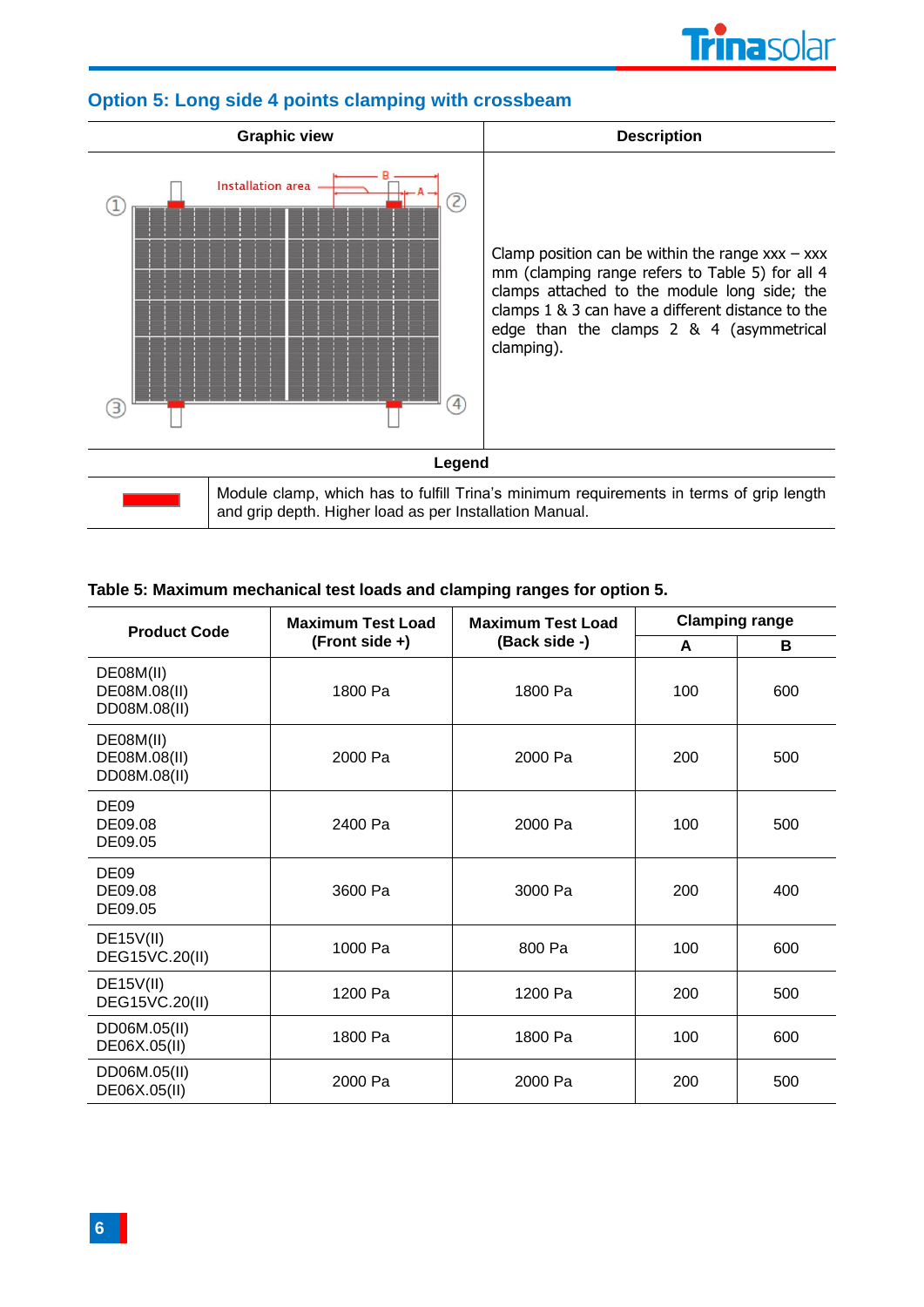

# **Option 6: Short side 4 points clamping with crossbeam**

#### **Table 6: Maximum mechanical test loads and clamping ranges for option 6.**

| <b>Product Code</b>                       | <b>Maximum Test Load</b><br>$(Front side +)$ | <b>Maximum Test Load</b><br>(Back side -) | <b>Clamping range</b><br>(A) |
|-------------------------------------------|----------------------------------------------|-------------------------------------------|------------------------------|
| DE <sub>09</sub><br>DE09.08<br>DE09.05    | 2400 Pa                                      | 2400 Pa                                   | 150-250                      |
| DE17M(II)                                 | 1800 Pa                                      | 1200 Pa                                   | 150-250                      |
| DE18M(II)                                 | 1600 Pa                                      | 1000 Pa                                   | 150-250                      |
| DE08M(II)<br>DE08M.08(II)<br>DD08M.08(II) | 2400 Pa                                      | 2400 Pa                                   | 150-250                      |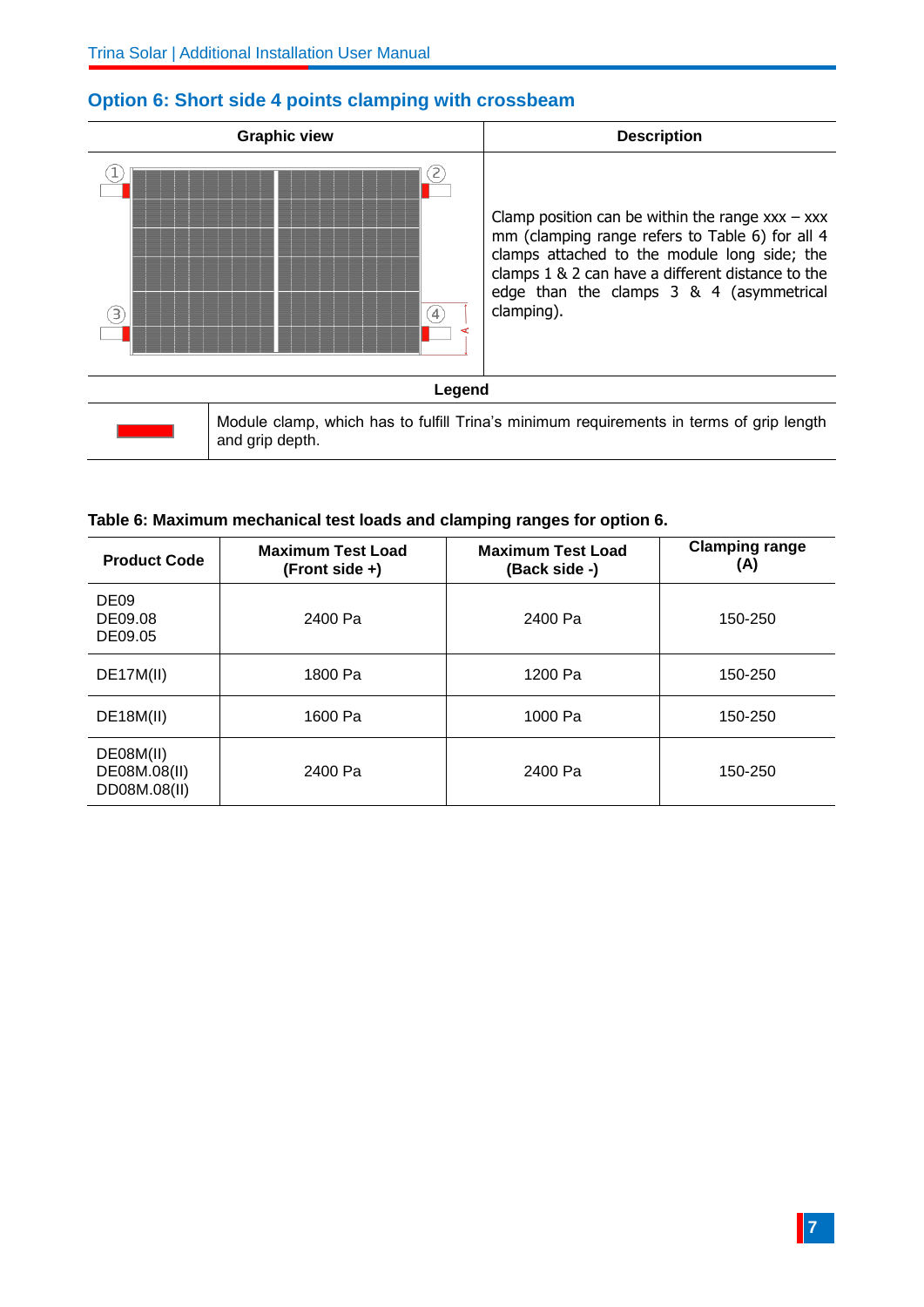# **Option 7: Four long side clamps (1-4) and only punctual support underneath module frame and two additional punctual support points (5 & 6) with/without clamps**



Module clamp, which has to fulfill Trina's minimum requirements in terms of grip length and grip depth. Higher load as per Installation Manual.

| <b>Product Code</b>                    | <b>Maximum Test Load</b><br>$(Front side +)$ | <b>Maximum Test Load</b> | <b>Clamping range</b> |           |     |  |
|----------------------------------------|----------------------------------------------|--------------------------|-----------------------|-----------|-----|--|
|                                        |                                              | (Back side -)            | A                     | в         | С   |  |
| DE <sub>09</sub><br>DE09.08<br>DE09.05 | 3600 Pa                                      | 2400 Pa                  | $0 - 200$             | $0 - 200$ | 400 |  |
| DE18M(II)                              | 2400 Pa                                      | 1800 Pa                  | $0 - 200$             | $0 - 200$ | 400 |  |
| DE15V(II)<br>DEG15VC.20(II)            | 2100 Pa                                      | 1500 Pa                  | $0 - 200$             | $0 - 200$ | 400 |  |
| DE06X.05(II)                           | 3600 Pa                                      | 2400 Pa                  | $0 - 200$             | $0 - 200$ | 400 |  |

#### **Table 7: Maximum mechanical test loads and clamping ranges for option 7.**

#### **NOTE:**

The support points 5 & 6 can also use without clamps, if so, the maximum test load (back side -) will be

- 1800 Pa for DE09 / DE09.08 / DE09.05
- 1500 Pa for DE18M(II)
- 800 Pa for DE15V(II) / DEG15VC.20(II)
- 1800 Pa for DE06X.05(II)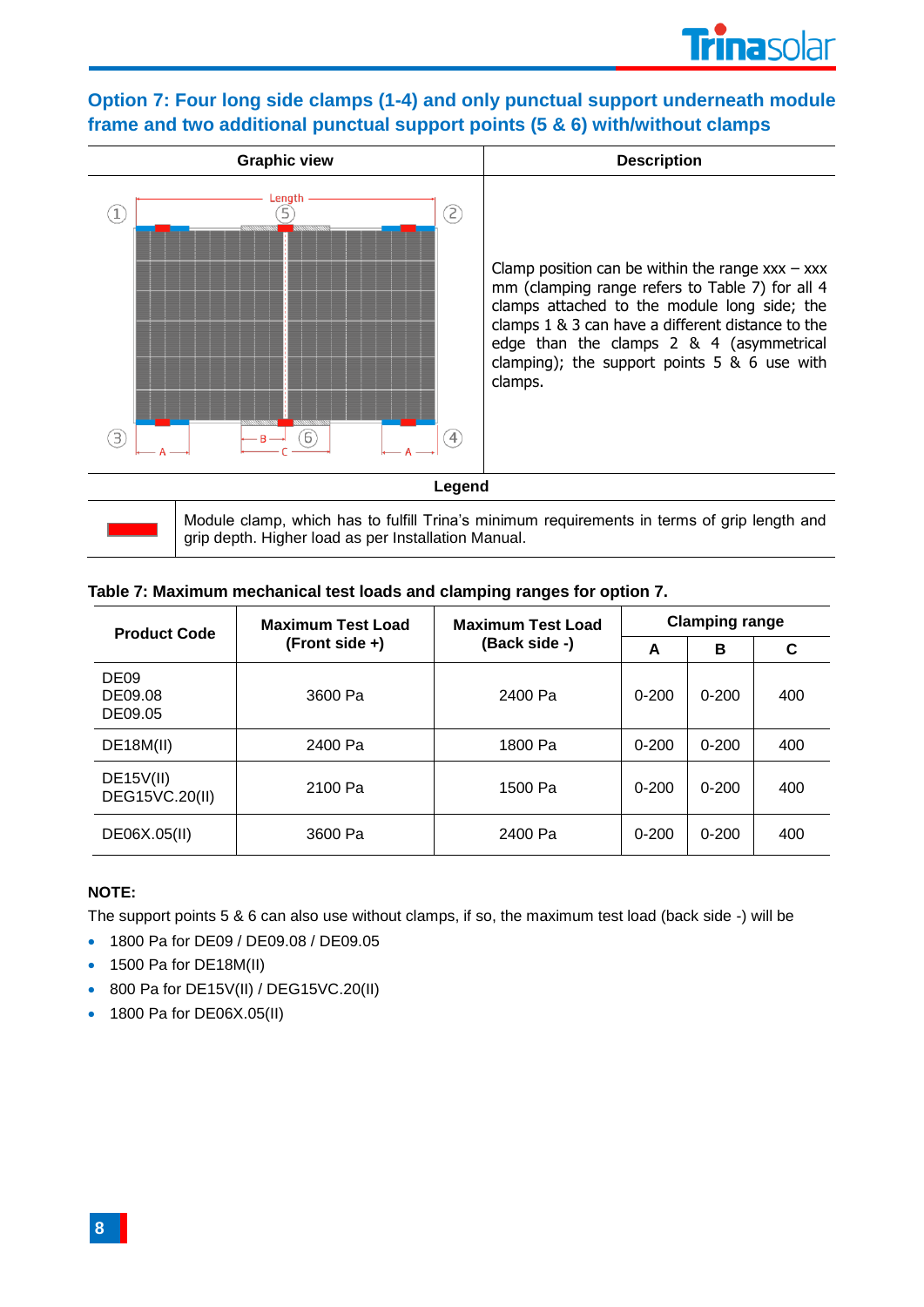# **Option 8: Four short side clamps (1-4) and only punctual support underneath module frame and two additional punctual support points (5 & 6) with/without clamps**



| and grip depth.                                                          |
|--------------------------------------------------------------------------|
| Table 8: Maximum mechanical test loads and clamping ranges for option 8. |

| <b>Product Code</b>                       | <b>Maximum Test Load</b> | <b>Maximum Test Load</b> | <b>Clamping range</b> |           |     |  |
|-------------------------------------------|--------------------------|--------------------------|-----------------------|-----------|-----|--|
|                                           | $(Front side +)$         | (Back side -)            | A                     | в         | C   |  |
| DE <sub>09</sub><br>DE09.08<br>DE09.05    | 3000 Pa                  | 2400 Pa                  | $0 - 200$             | $0 - 200$ | 600 |  |
| DE08M(II)<br>DE08M.08(II)<br>DD08M.08(II) | 2000 Pa                  | 2000 Pa                  | $0 - 200$             | $0 - 200$ | 600 |  |
| DEG8MC.20(II)                             | 1800 Pa                  | 1800 Pa                  | $0 - 200$             | $0 - 200$ | 600 |  |
| DE15V(II)<br>DEG15VC.20(II)               | 1500 Pa                  | 1500 Pa                  | $0 - 200$             | $0 - 200$ | 600 |  |
| <b>DE18M(II)</b>                          | 1800 Pa                  | 1800 Pa                  | $0 - 200$             | $0 - 200$ | 600 |  |

#### **NOTE:**

The support points 5 & 6 can also use without clamps, if so, the maximum test load (back side -) will be

- 1800Pa for DE09 / DE09.05 / DE09.08
- 1800 Pa for DE08M(II) / DE08M.08(II) / DD08M.08(II)
- 1600 Pa for DEG8MC.20(II)
- 800 Pa for DE15V(II) / DEG15VC.20(II)
- 1000 Pa for DE18M(II)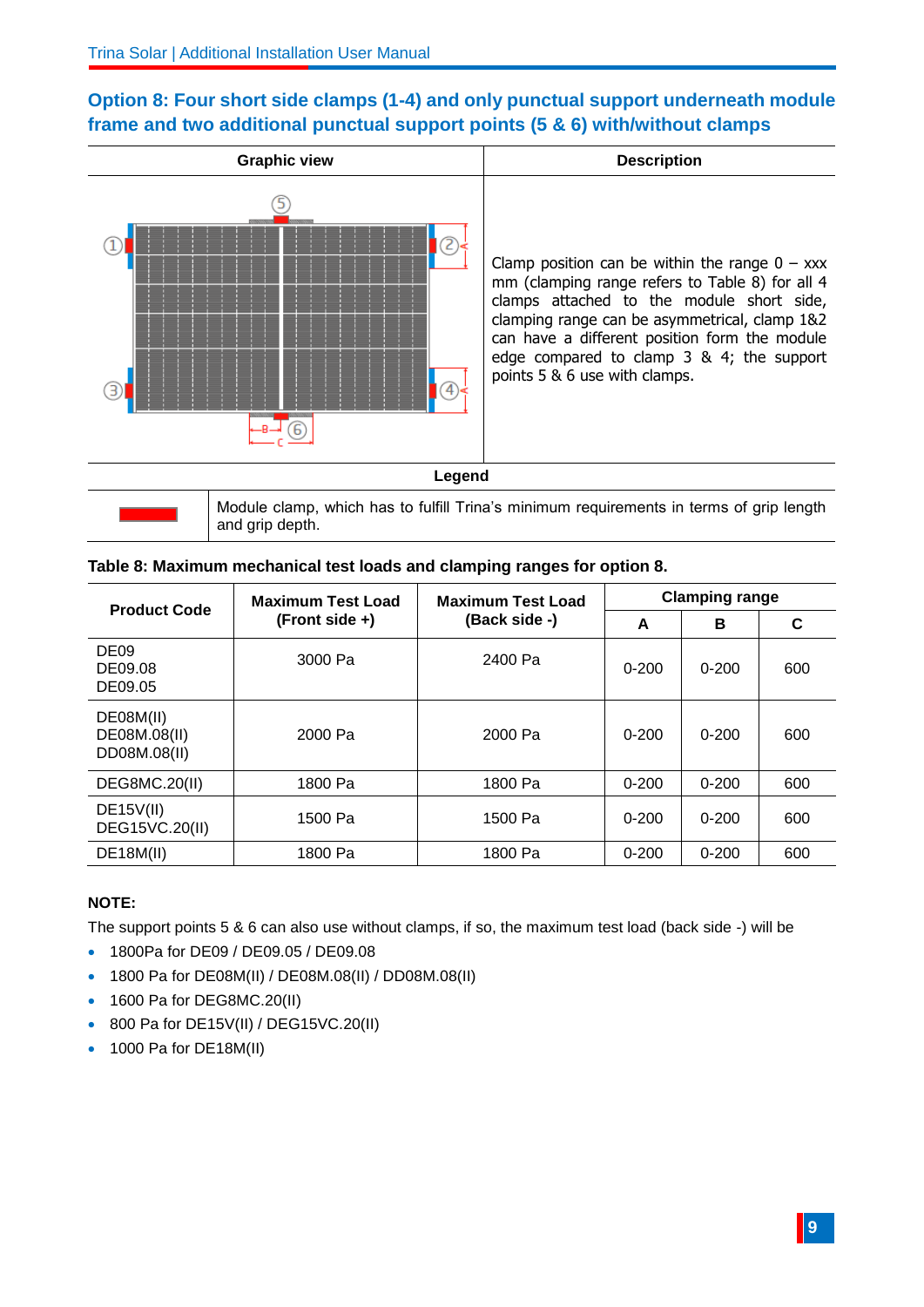

# **Option 9: Hybrid clamping with clamps on long and short side and solid rails supporting from underneath**



| Module clamp, which has to fulfill Trina's minimum requirements in terms of grip length |
|-----------------------------------------------------------------------------------------|
| and grip depth.                                                                         |

#### **Table 9: Maximum mechanical test loads and clamping ranges for option 9.**

|                                           | <b>Maximum Test Load</b><br>$(Front side +)$ | <b>Maximum Test Load</b><br>(Back side -) | <b>Clamping range</b> |           |
|-------------------------------------------|----------------------------------------------|-------------------------------------------|-----------------------|-----------|
| <b>Product Code</b>                       |                                              |                                           | short side            | long side |
| DE <sub>09</sub><br>DE09.08<br>DE09.05    | 2400 Pa                                      | 1800 Pa                                   | 100-250               | 250-450   |
| DE08M(II)<br>DE08M.08(II)<br>DD08M.08(II) | 1800 Pa                                      | 1800 Pa                                   | 100-250               | 250-450   |
| DE15V(II)<br>DEG15VC.20(II)               | 1200 Pa                                      | 800 Pa                                    | 100-250               | 250-450   |
| DE17M(II)                                 | 1600 Pa                                      | 1000 Pa                                   | 100-250               | 250-450   |
| DEG17MC.20(II)                            | 1600 Pa                                      | 1000 Pa                                   | 100-250               | 250-450   |
| DE18M(II)                                 | 1200 Pa                                      | 1000 Pa                                   | 100-250               | 250-450   |
| DEG18MC.20(II)                            | 1300 Pa                                      | 1000 Pa                                   | 100-250               | 250-450   |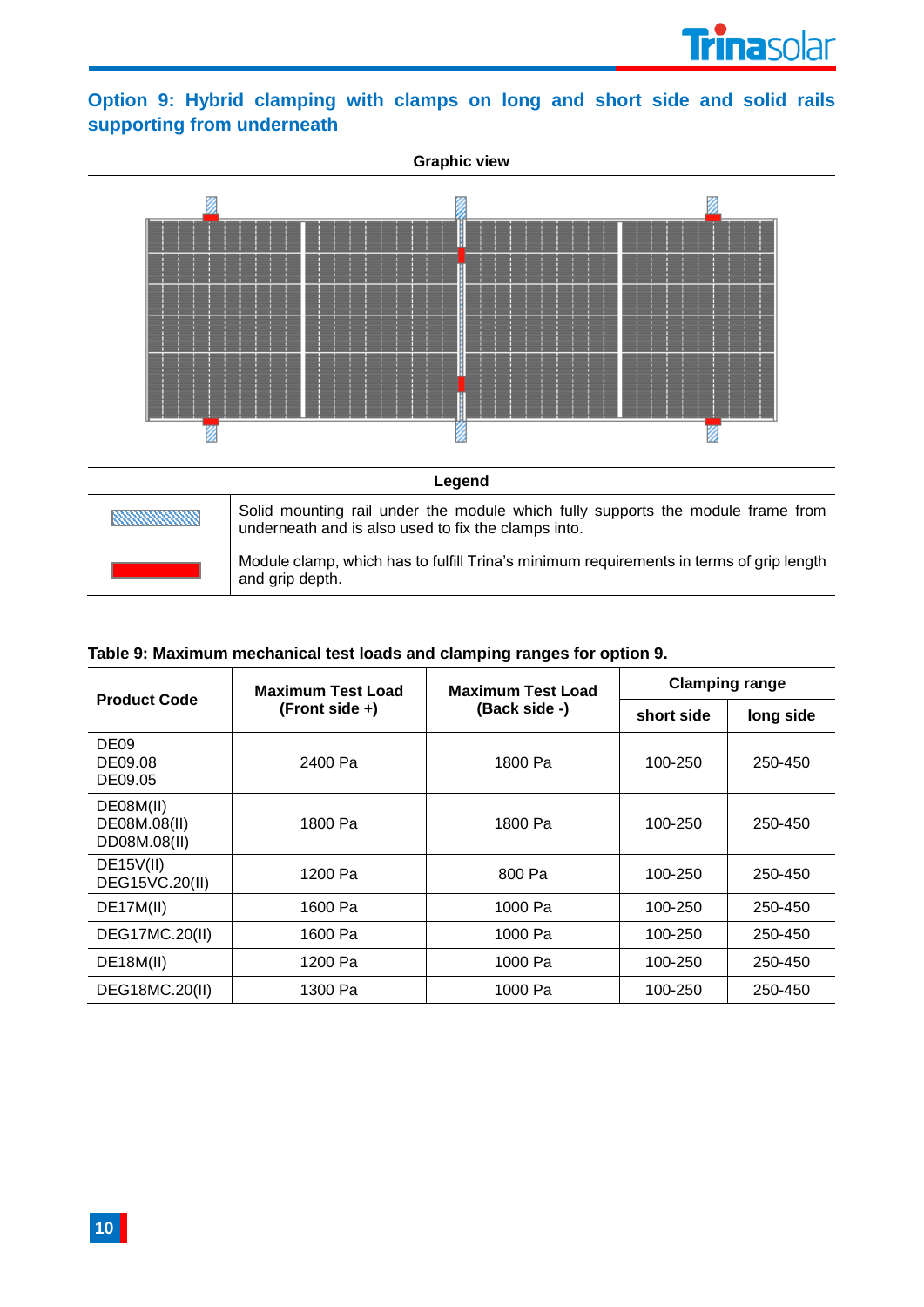# **Option 10: Four clamps which are clamping the module flange from underneath on the long side of the module**



#### **Table 10: Maximum mechanical test loads and clamping ranges for option 10.**

| <b>Product Code</b>                       | <b>Maximum Test Load</b><br>$(Front side +)$ | <b>Maximum Test Load</b><br>(Back side -) | <b>Clamping range</b> |     |
|-------------------------------------------|----------------------------------------------|-------------------------------------------|-----------------------|-----|
|                                           |                                              |                                           | A                     | в   |
| DE <sub>09</sub><br>DE09.08<br>DE09.05    | 2400 Pa                                      | 2000 Pa                                   | 100                   | 500 |
| DE08M(II)<br>DE08M.08(II)<br>DD08M.08(II) | 1800 Pa                                      | 1800 Pa                                   | 100                   | 600 |
| DE15V(II)<br>DEG15VC.20(II)               | 1200 Pa                                      | 1200 Pa                                   | 200                   | 600 |
| DE17M(II)                                 | 1800 Pa                                      | 1800 Pa                                   | 200                   | 600 |
| DEG17MC.20(II)                            | 1800 Pa                                      | 1800 Pa                                   | 200                   | 600 |
| <b>DE18M(II)</b>                          | 1700 Pa                                      | 1700 Pa                                   | 200                   | 600 |
| DEG18MC.20(II)                            | 1700 Pa                                      | 1700 Pa                                   | 200                   | 600 |
| DD06M.05(II)<br>DE06X.05(II)              | 1800 Pa                                      | 1800 Pa                                   | 100                   | 600 |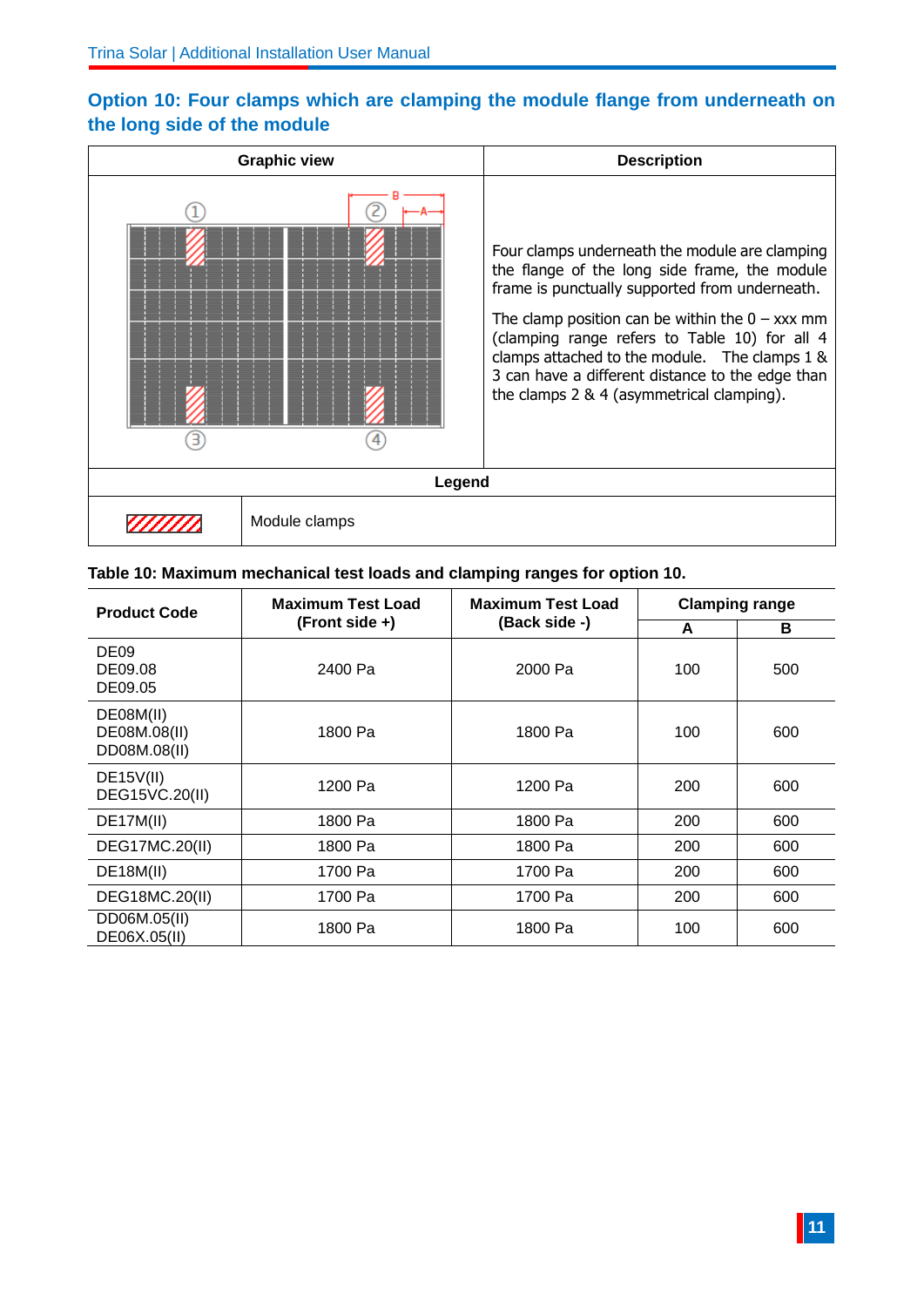# **Option 11: Four clamps which are clamping the module flange from underneath on the short side of the module**

|        | <b>Graphic view</b> | <b>Description</b>                                                                                                                                                                                                                                                                                                                                                                                         |  |
|--------|---------------------|------------------------------------------------------------------------------------------------------------------------------------------------------------------------------------------------------------------------------------------------------------------------------------------------------------------------------------------------------------------------------------------------------------|--|
| Э      | 2)<br>$\frac{1}{4}$ | Four clamps underneath the module are clamping<br>the flange of the short side frame, the module<br>frame is punctually supported from underneath.<br>The clamp position can be within the $0 - xxx$ mm<br>(clamping range refers to Table 11) for all 4<br>clamps attached to the module. The clamps 1 &<br>2 can have a different distance to the edge than<br>the clamps 3 & 4 (asymmetrical clamping). |  |
| Legend |                     |                                                                                                                                                                                                                                                                                                                                                                                                            |  |
|        | Module clamps       |                                                                                                                                                                                                                                                                                                                                                                                                            |  |

# **Table 11: Maximum mechanical test loads and clamping ranges for option 11.**

| <b>Product Code</b>                       | <b>Maximum Test Load</b><br>$(Front side +)$ | <b>Maximum Test Load</b><br>(Back side -) | <b>Clamping range (A)</b> |
|-------------------------------------------|----------------------------------------------|-------------------------------------------|---------------------------|
| DE <sub>09</sub><br>DE09.08<br>DE09.05    | 2400 Pa                                      | 1800 Pa                                   | $0 - 200$ mm              |
| DE08M(II)<br>DE08M.08(II)<br>DD08M.08(II) | 1800 Pa                                      | 1800 Pa                                   | $0 - 200$ mm              |
| DE15V(II)                                 | 1200 Pa                                      | 800 Pa                                    | $0 - 200$ mm              |
| DEG15VC.20(II)                            | 1300 Pa                                      | 1000 Pa                                   | $0 - 200$ mm              |
| DE17M(II)                                 | 1600 Pa                                      | 1000 Pa                                   | $0 - 200$ mm              |
| <b>DEG17MC.20(II)</b>                     | 1600 Pa                                      | 1000 Pa                                   | $0 - 200$ mm              |
| <b>DE18M(II)</b>                          | 1300 Pa                                      | 1000 Pa                                   | $0 - 200$ mm              |
| DEG18MC.20(II)                            | 1300 Pa                                      | 1000 Pa                                   | $0 - 200$ mm              |
| DD06M.05(II)<br>DE06X.05(II)              | 1800 Pa                                      | 1800 Pa                                   | $0 - 200$ mm              |